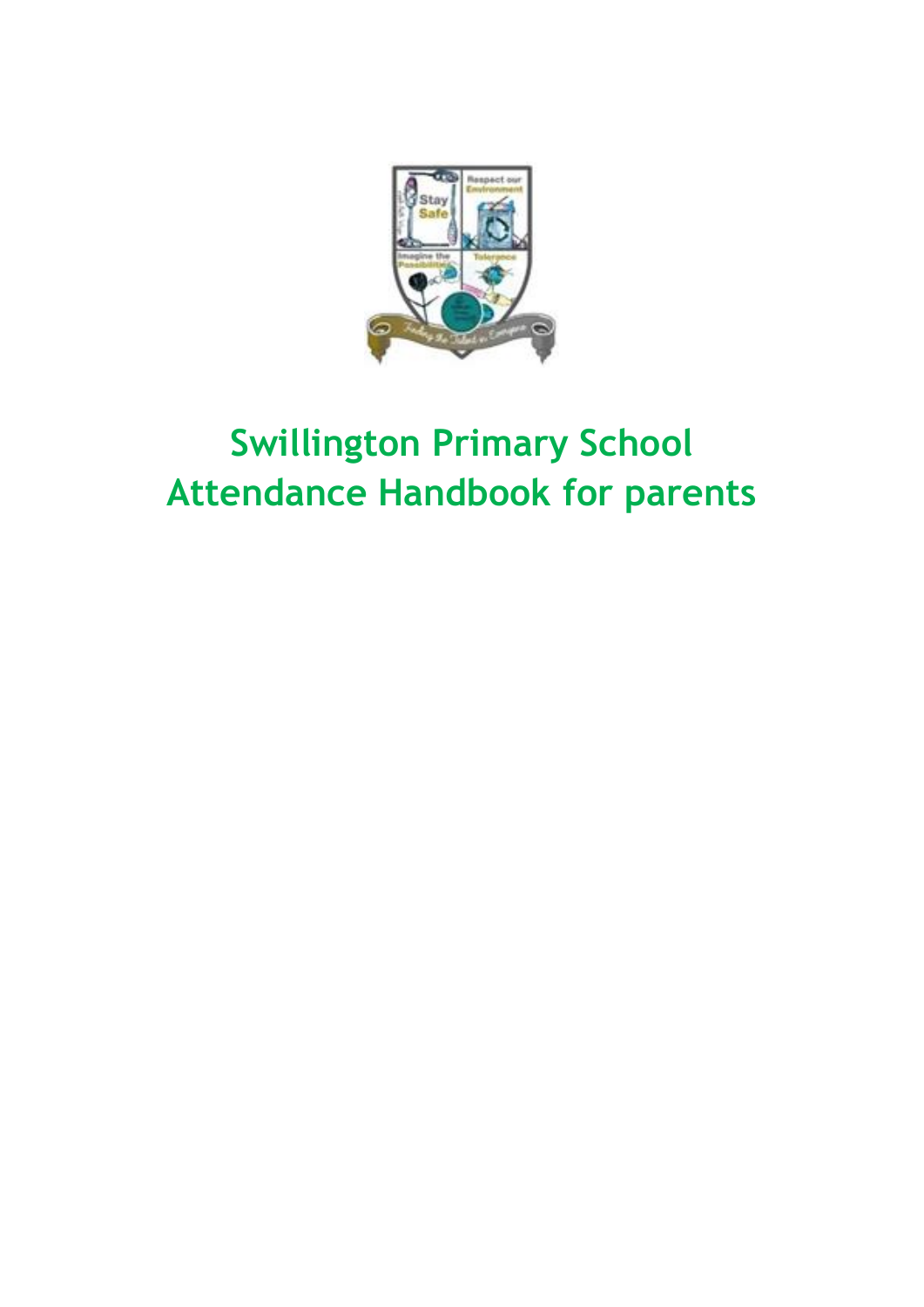| Attendance at Swillington Primary School                                   | Error! Bookmark not defined. |
|----------------------------------------------------------------------------|------------------------------|
| <b>Labs Meeting</b>                                                        | 5                            |
| <b>Attendance Actions</b>                                                  | 6                            |
| <b>Attendance roles</b>                                                    | $\overline{7}$               |
| 1 - Warning letter - day 5 of absence - Non Attendance                     | 8                            |
| 2 - Fine letter - If 10 days of absence have occurred since warning letter | 100                          |
| 3 - SLT letter - Attendance concern                                        | 111                          |
| 4 - Fine letter - If unauthorised holiday has been taken                   | 122                          |
| 5 - SLT punctuality letter                                                 | 13                           |
| 6 - Attendance Contract                                                    | 1414                         |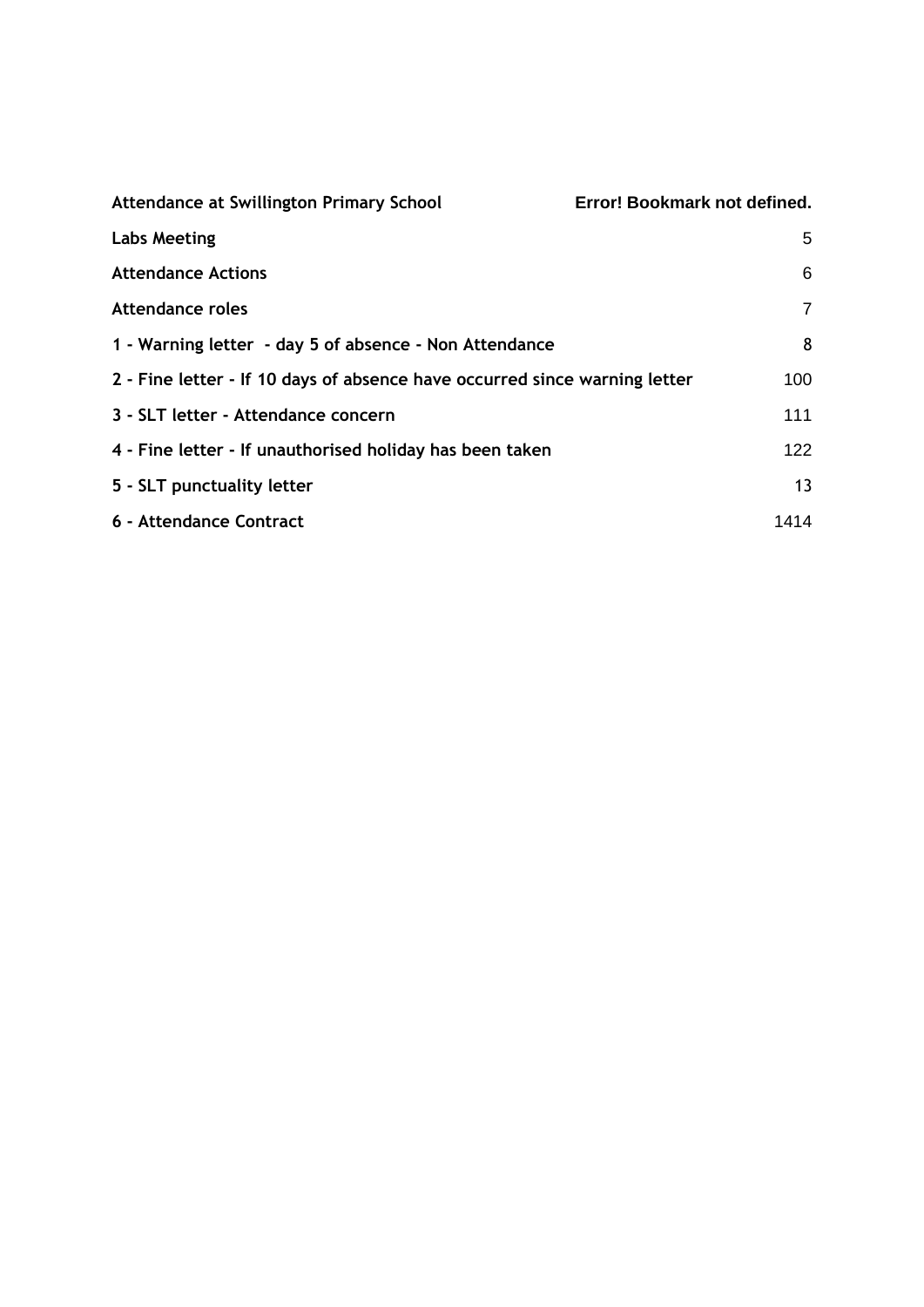## **Attendance at Swillington Primary School**

- School starts at 8:55am for all children. To ensure a calm start to the day we have families arriving at either 8.40am or 8.50am (dependent on surname).
- For £2 a session, a breakfast club is available from 8:00am. This can be made free of charge (at schools' discretion) for families facing financial difficulties.
- We expect no holidays to be taken during term time
- We expect medical appointments to be made outside of school time-where unavoidable we expect medical evidence to be provided (we do not expect families to incur a charge for this)
- If children cannot attend school, for example illness, we expect parents to phone in everyday the child is absent and update the school. We do not accept emails or texts as these might have been sent by someone other than the parent.

## **Central to raising standards in education and ensuring all pupils can fulfil their potential is an assumption so widely understood that it is insufficiently stated – pupils need to attend school regularly to benefit from their education.**

## **Expectations of academy staff**

Registers to be taken by 9am and between 12.35pm and 1:15pm in the afternoon.

## **Celebration of Great Attendance**

- DOJO posts for classes achieving 100% attendance
- A seat at the 'best seat in the house' Friday Assembly. Weekly raffle drawn for 100% attendance.
- Weekly updates in our newsletter
- Text messages sent to parents of children who have had a 100% attendance that week after a period of absence the week before.
- Half termly and termly certificates to celebrate children with a 100% attendance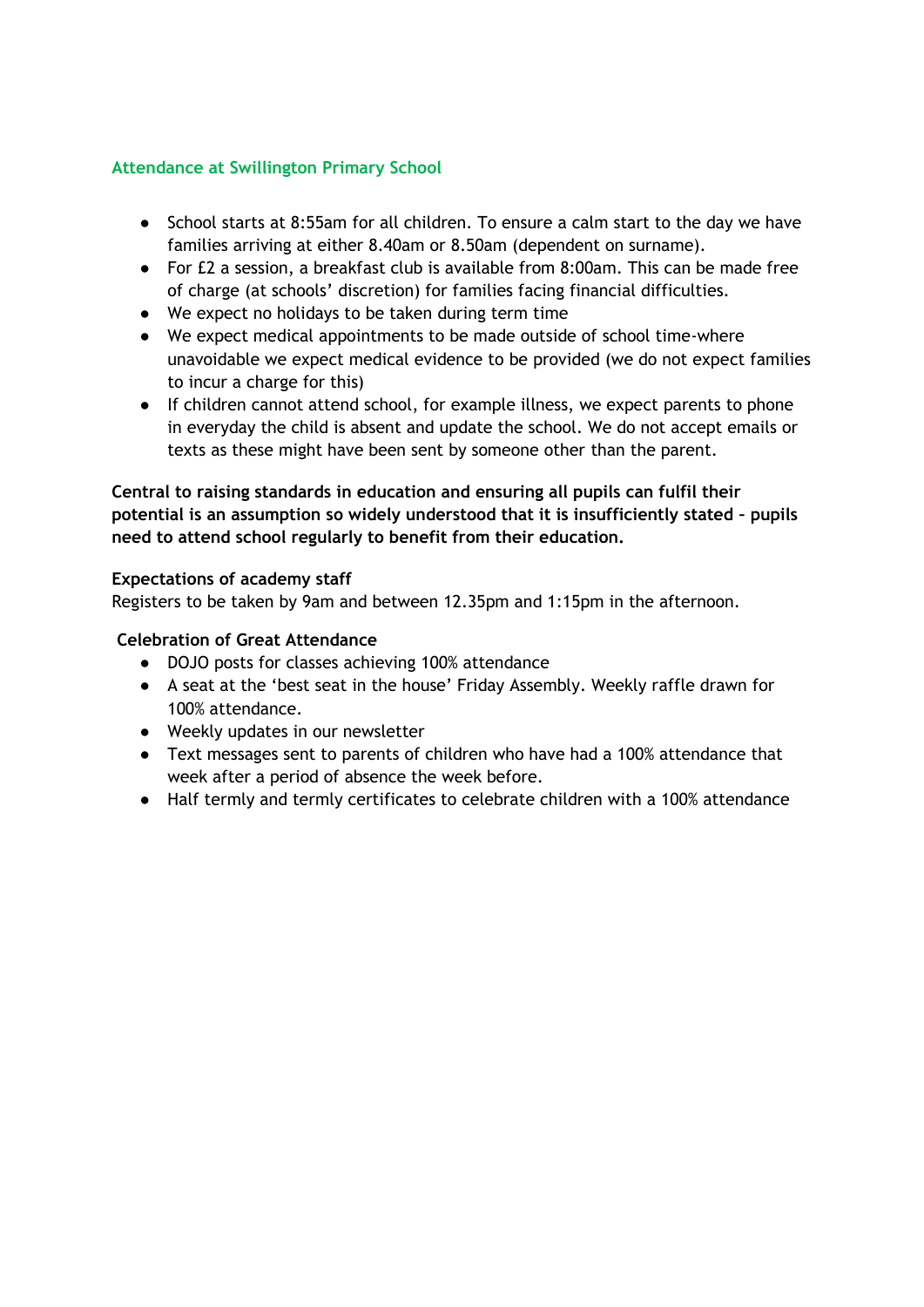## **Attendance lead: Mark Cahill Attendance Officer for Brigshaw Learning Partnership: Paul Glover Others responsible for attendance: All Class Teachers, Receptionist and those communicating to children and parents about the expectations of the school.**

| <b>Days</b>                                                                                                                 | <b>Attendance Officer</b>                                                                                               | <b>Attendance Lead</b>                                                             |
|-----------------------------------------------------------------------------------------------------------------------------|-------------------------------------------------------------------------------------------------------------------------|------------------------------------------------------------------------------------|
| Day 1 to Day 4 Absent<br>(process repeated each day a<br>student is absent even if<br>contact was made the<br>previous day) | By 9:30am Check a phone<br>call has been made to<br>reception or call parents.<br>Know who is absent and<br>reasons.    | Knows daily absences<br>(Check on SIMS) and is<br>aware of reasons for<br>absence. |
|                                                                                                                             | Leave voicemail and text if<br>no contact can be made.                                                                  | Arrange home visit / arrange<br>for police to be informed if                       |
|                                                                                                                             | By 10:30am if no contact can<br>be made call all emergency<br>contacts.                                                 | no contact can be made.                                                            |
|                                                                                                                             | If no contact is made by<br>11.30 am home visit<br>arranged by Safeguarding /<br>Attendance lead                        |                                                                                    |
|                                                                                                                             | If no contact can be made<br>with home. Form tutor, DSL,<br>Headteacher informed by<br>end of day.                      |                                                                                    |
| Day 5                                                                                                                       | Issue warning letter to<br>parent regarding child's<br>attendance and email copy<br>to EWO service noting<br>concerned. | Assess if CME procedure<br>needs to be enacted                                     |
| Day 6 - 20 of Absence                                                                                                       | Continue as per Day 1 - 4<br>(Export log off comms of<br>SIMS)                                                          |                                                                                    |
| If 10 days of absence have<br>occurred since Day 5                                                                          | Issue fine letter (even if<br>child's attendance is above<br>90%) and refer to<br>Brigshaw/Leeds.                       | Assess if CME procedure<br>needs to be enacted                                     |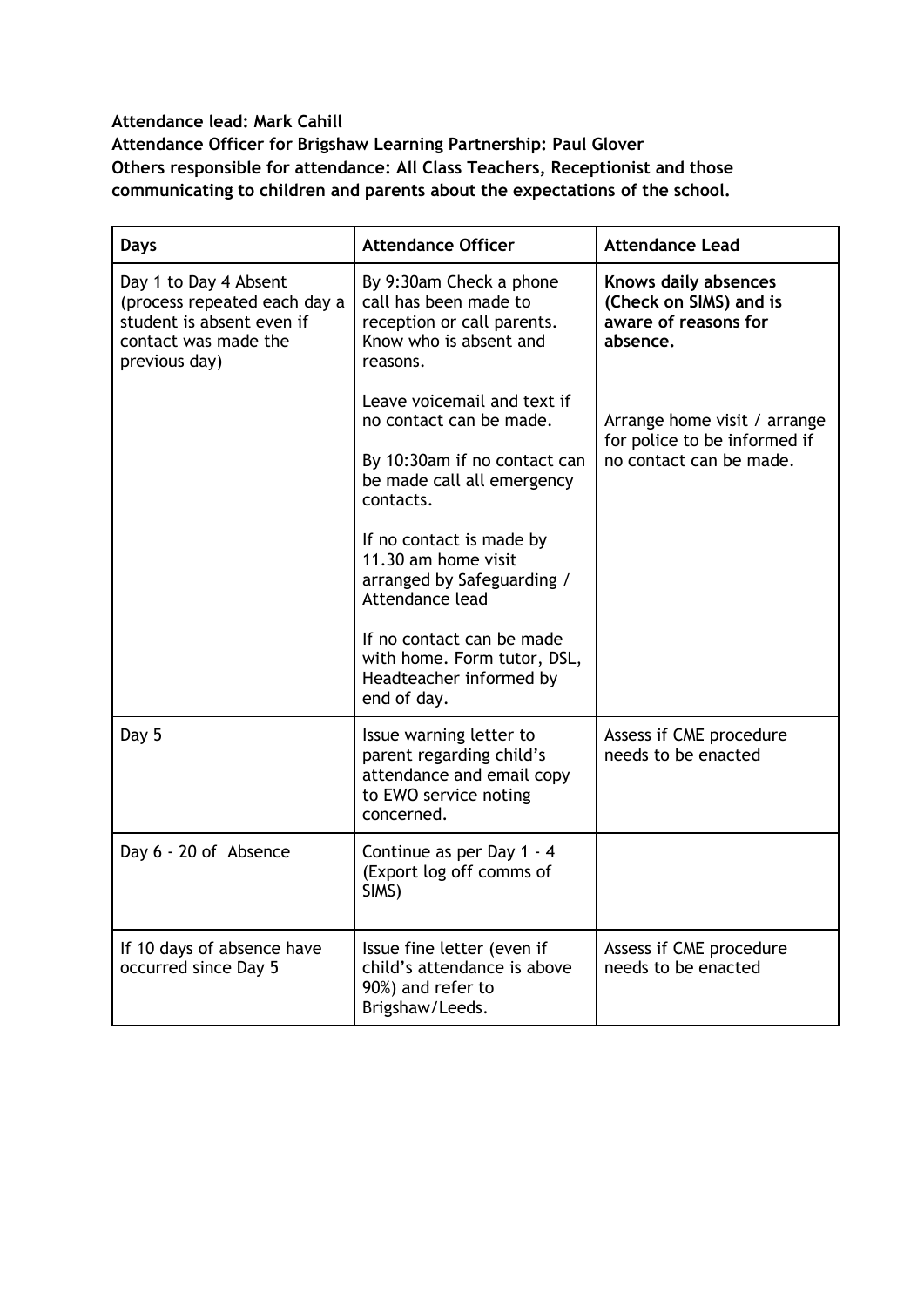## <span id="page-4-0"></span>**Labs Meeting**

Happens weekly between behaviour, attendance leads, DSL and Attendance Officer.

## **Agenda**

- **1) Review of Attendance Tracker**
	- **Have previously allocated actions/ escalations been completed ( See below for escalations)**
	- **Who has improved, who has declined?**
	- **Review all children on 96% or less attendance - What are we doing about them, do we need to escalate them further.**
	- **Allocate new actions**
- **2) Review of Punctuality Tracker**
	- **Have previously allocated actions/ escalations been completed ( See below for escalations)**
	- **Who has improved, who has declined?**
	- **Review all children on 90% or less - do we need to escalate them.**
	- **Allocate new actions**
- **3) Review of Behaviour tracker**
	- **Have previously allocated actions/ esculations been completed**
	- **Who has improved, who has declined?**
	- **Review all patterns and triangulate information**
	- **Review all children with 4 or more resets in a week - what are doing about them?**
	- **Allocate new actions**
- **4) Review of Safeguarding concerns**
	- **Have previously allocated actions**
	- **Discuss all students with CP plans**
	- **Discuss any students causing concern**
	- **Review all patterns and triangulate information**
	- **Allocate new actions**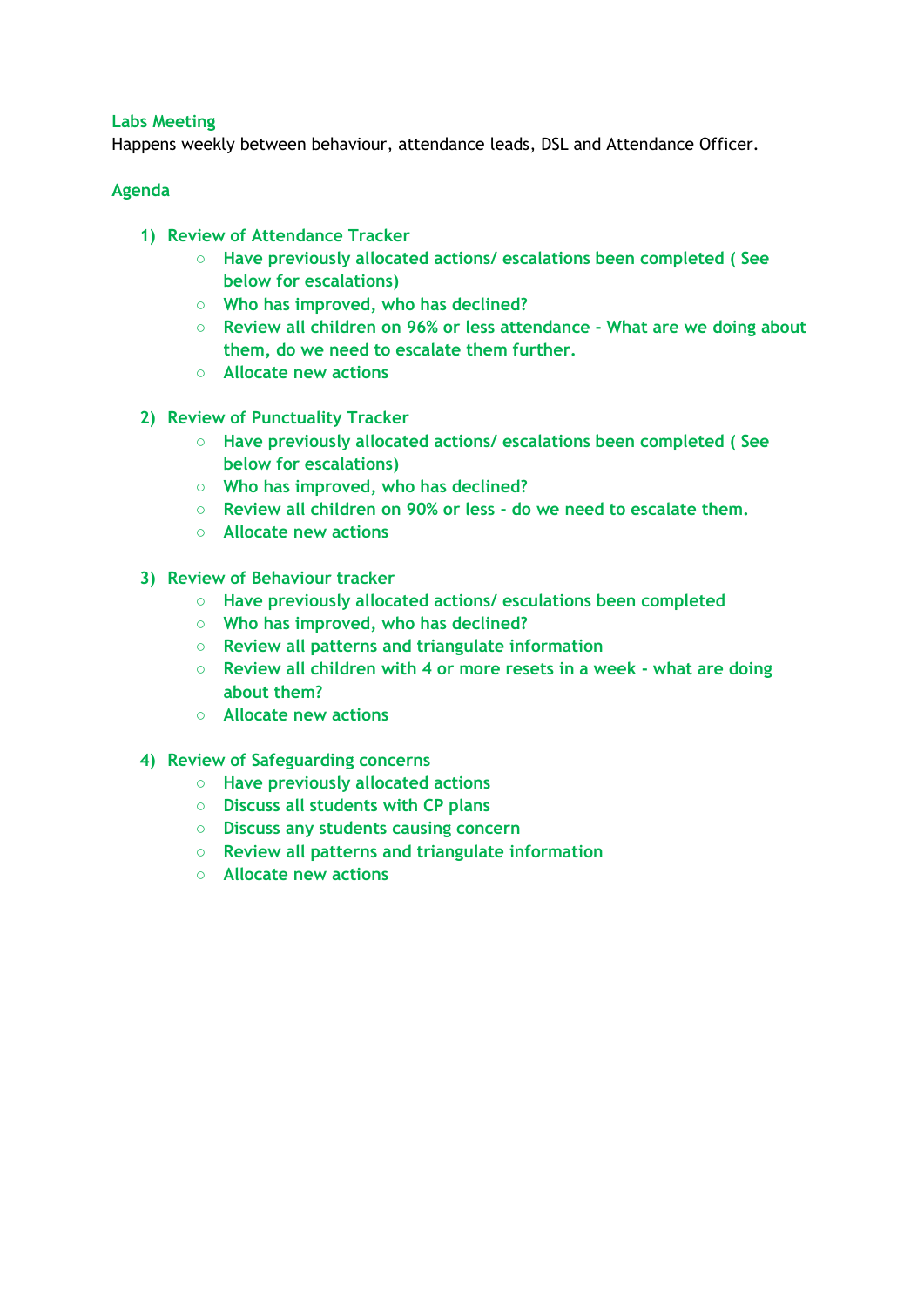# <span id="page-5-0"></span>**Attendance Actions**

| 1 <sub>1</sub> | Each week attendance and punctuality is collated by Admin and Tracked.                                                                                                                                                                                                   |
|----------------|--------------------------------------------------------------------------------------------------------------------------------------------------------------------------------------------------------------------------------------------------------------------------|
| 2.             | Attendance actions based on trends:<br>Decline in attendance<br>>98% - Text message sent<br><98% - Text message sent, if continues - admin call, if continues - admin meeting, if                                                                                        |
|                | continues teacher meeting, if continues SLT meeting (Contract), if continues SLT letter,<br>if continues fine<br>Improvement in attendance<br>>98% - No action<br><98% - Positive Text message sent                                                                      |
|                | Decline in Punctuality<br>>90% - If late in more than twice in a week, text message<br><90% - Text message sent, if continues - admin call, if continues - admin meeting, if<br>continues teacher meeting, if continues SLT meeting (Contract), if continues SLT letter. |
| 3.             | Attendance officer will check the marks and print the registers AM and PM                                                                                                                                                                                                |
| 4.             | Admin officer / receptionist will contact parents where no absence reason has been<br>provided. If teachers know of an absence reason they must email this as soon as it is<br>known to Admin officer                                                                    |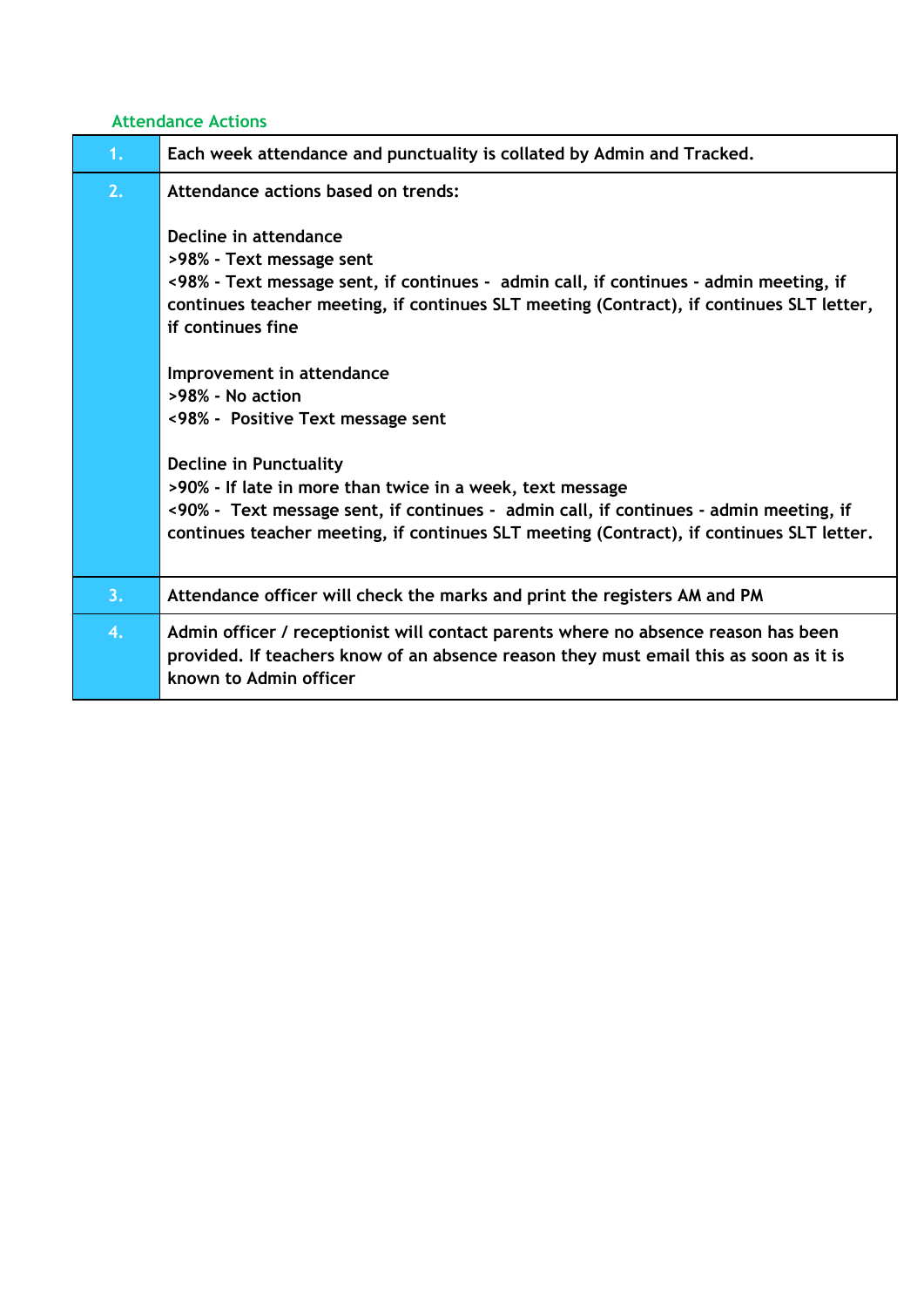# <span id="page-6-0"></span>**Attendance roles**

| <b>Roles</b>                            |                                                                                                                                                                                                                                                                                                                                                                                                                                                                                                           |
|-----------------------------------------|-----------------------------------------------------------------------------------------------------------------------------------------------------------------------------------------------------------------------------------------------------------------------------------------------------------------------------------------------------------------------------------------------------------------------------------------------------------------------------------------------------------|
| Attendance<br>Lead                      | Knows daily absences and is appraised by 11:30 of any child who is not contactable<br>Knows daily attendance figure by 11:30 and year group attendance figures.<br>Reviews actions / escalations taken by Admin Officer. Ensures all actions are completed.<br>Makes decisions on any safeguarding concerns and reporting to authorities for absence<br>Leads labs meeting<br>Reports to governors termly<br>Reports to SLT in Safeguarding Section of meeting                                            |
| <b>Admin</b><br>Officer -<br>Attendance | Knows daily absences and lets Attendance lead know by 11:30 am of any child who is<br>not contactable<br>Makes or ensures daily phone calls are made to parents with no reason for absence<br>Ensures registers and completed with absence reasons entered<br>Completes trackers (Attendance and Punctuality) by Friday.<br>Allocates escalating actions and sends texts as required.<br>Monitors if actions that have been escalated have been completed<br>Prepares letters as required using templates |
| <b>Class</b><br><b>Teacher</b>          | Takes registers daily<br>Communicates about the importance of attendance and punctuality to children and<br>parents.<br>Knows their class attendance and punctuality figures<br>Conducts teacher meetings and phone calls to help improve identified student's<br>attendance and punctuality                                                                                                                                                                                                              |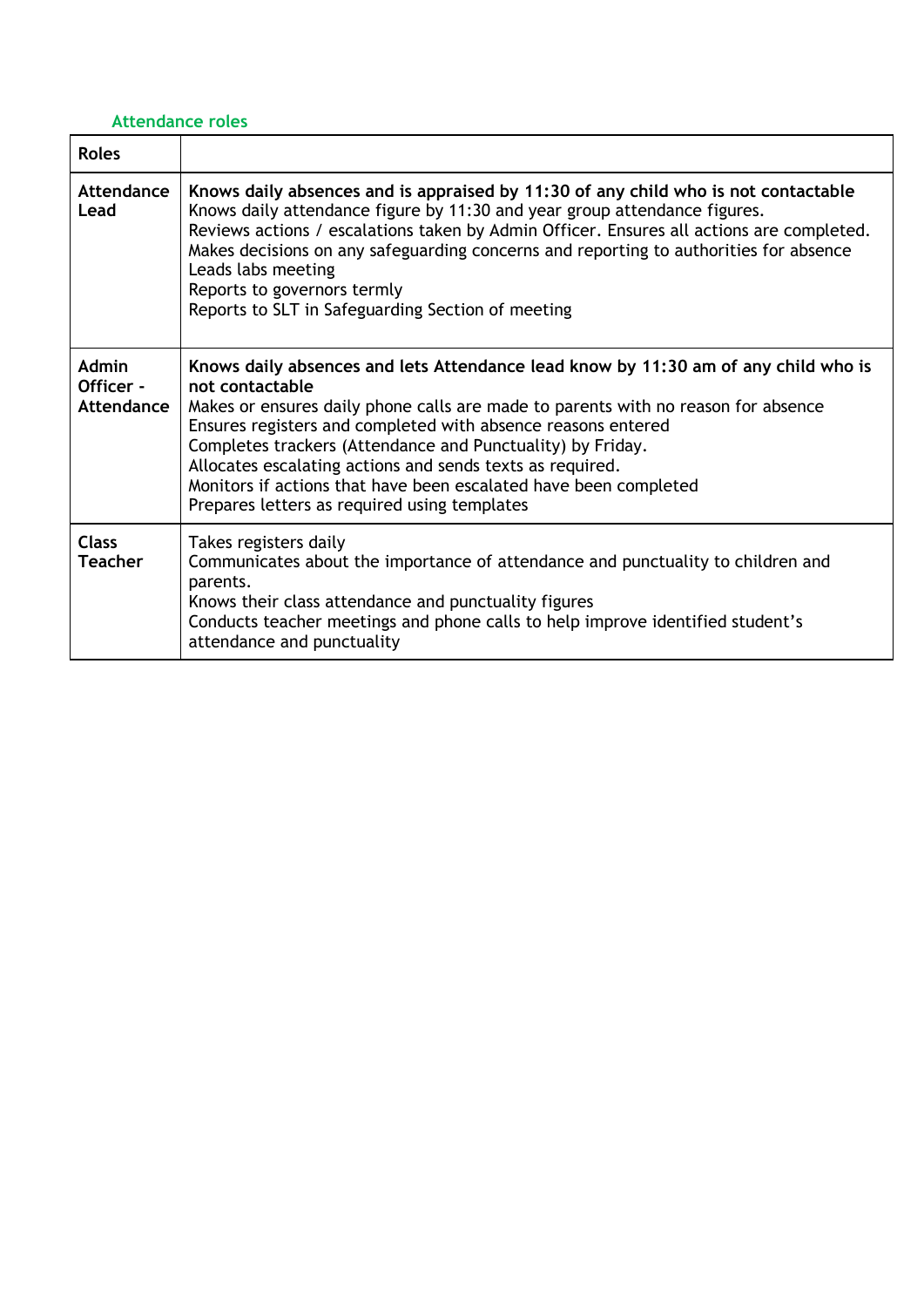## <span id="page-7-0"></span>**1 Warning letter - day 5 of absence - Non Attendance**

Dear < Insert parent/carer name(s)>

# **Re: School Attendance Penalty Notice Warning Letter <child forename> <surname> >dob> (must be shown)**

Swillington Primary School is committed to providing a full and efficient education to all. We encourage our students to strive for excellence. For a student to reach their full educational achievement, a high level of attendance is essential.

The Anti-Social Behaviour Act 2003 is an additional sanction to address the problem of low level non school attendance. This sanction allows schools to apply to the Local Authority for a Penalty Notice and entitles schools to write a warning letter to you regarding your child's absence from school.

Due to <forename> who is a registered pupil at Swillington Primary School and his/her level of unauthorised absence you may be liable to incur a Penalty Notice issued by the Local Authority. Please take notice of the following information.

- Contact the school to discuss your child's attendance problem within one day in receipt of this letter's date.
- Until your child's attendance improves, his/her attendance will be monitored.
- You have up to 15 school days from the date of this letter to ensure your child returns to full-time attendance or justified reason(s) is given to the school to explain the absences.
- If your child misses 20 sessions from school and the absences are unauthorised, this will be the trigger to apply to the Local Authority for a Penalty Notice to be issued against you.
- If a Penalty Notice is issued against you it will be posted by first class post to your home and you will be required by law to pay the Penalty Notice in full and within the timescale to the Local Authority.
- The Penalty Notice fine cost is £60 per parent per child if paid within 21 days (this includes weekends) or subsequent £120 per parent per child if paid within 28 days (the 28 day count starts from the date the invoice is issued).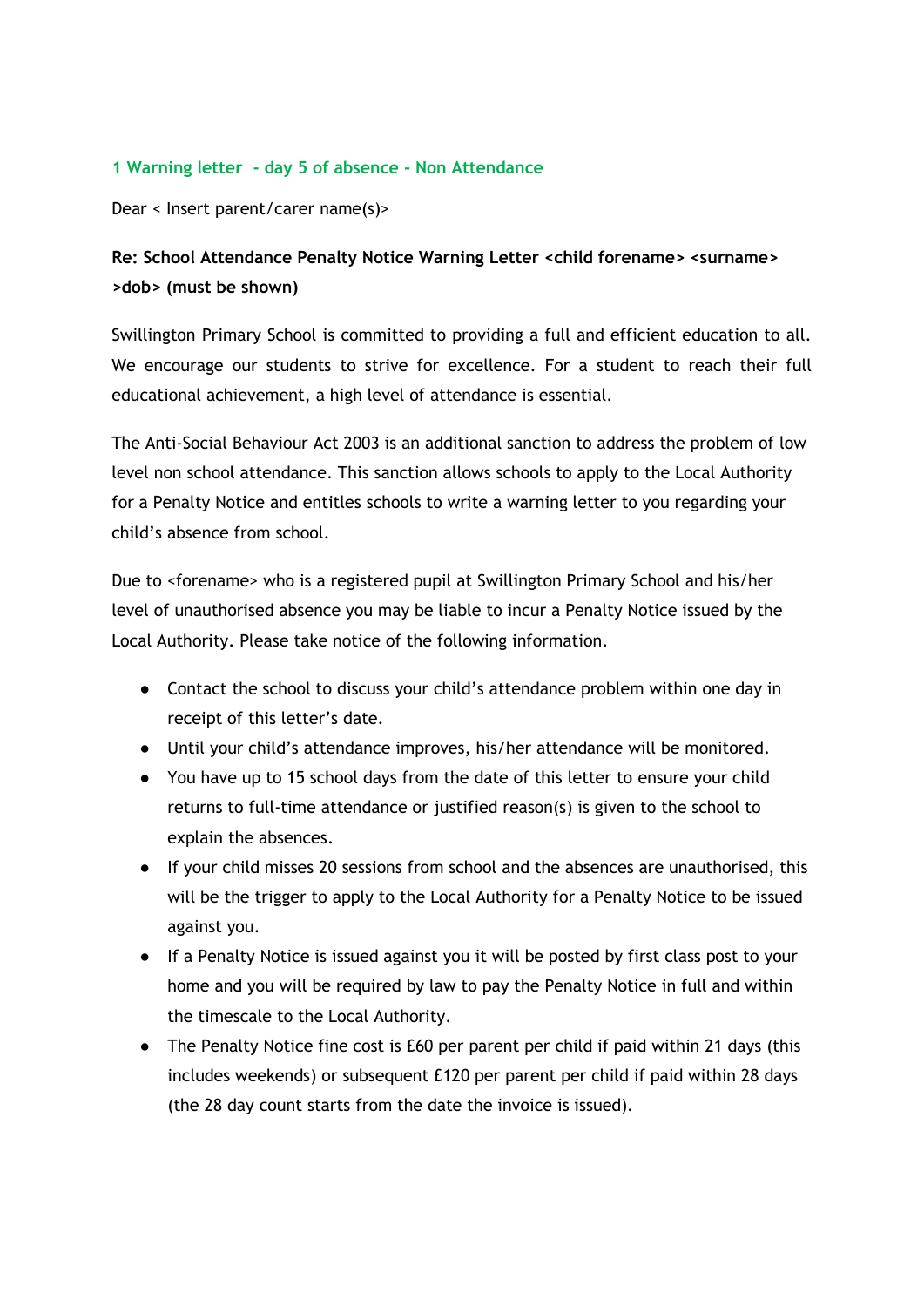- If the payment of the fine is not made within the time limits (as shown above), the case may result in prosecution under the Education Act 1996 for the original offence of failing to ensure your child attends school regularly.
- Information provided by you for your child's absence can not be accepted once a Penalty Notice has been issued against you. The only exception to withdraw a Penalty Notice is in the following circumstances;
	- 1. if you can prove that it is a case of mistaken identity.
	- 2. if the Penalty Notice contains material errors
	- 3. Or where evidence from a parent/carer depicts a genuine rationale for the non payment, i.e. death/or a tragedy.

Please contact Mr Cahill, Headteacher on 0113 2863220 to arrange a meeting to discuss your child's attendance.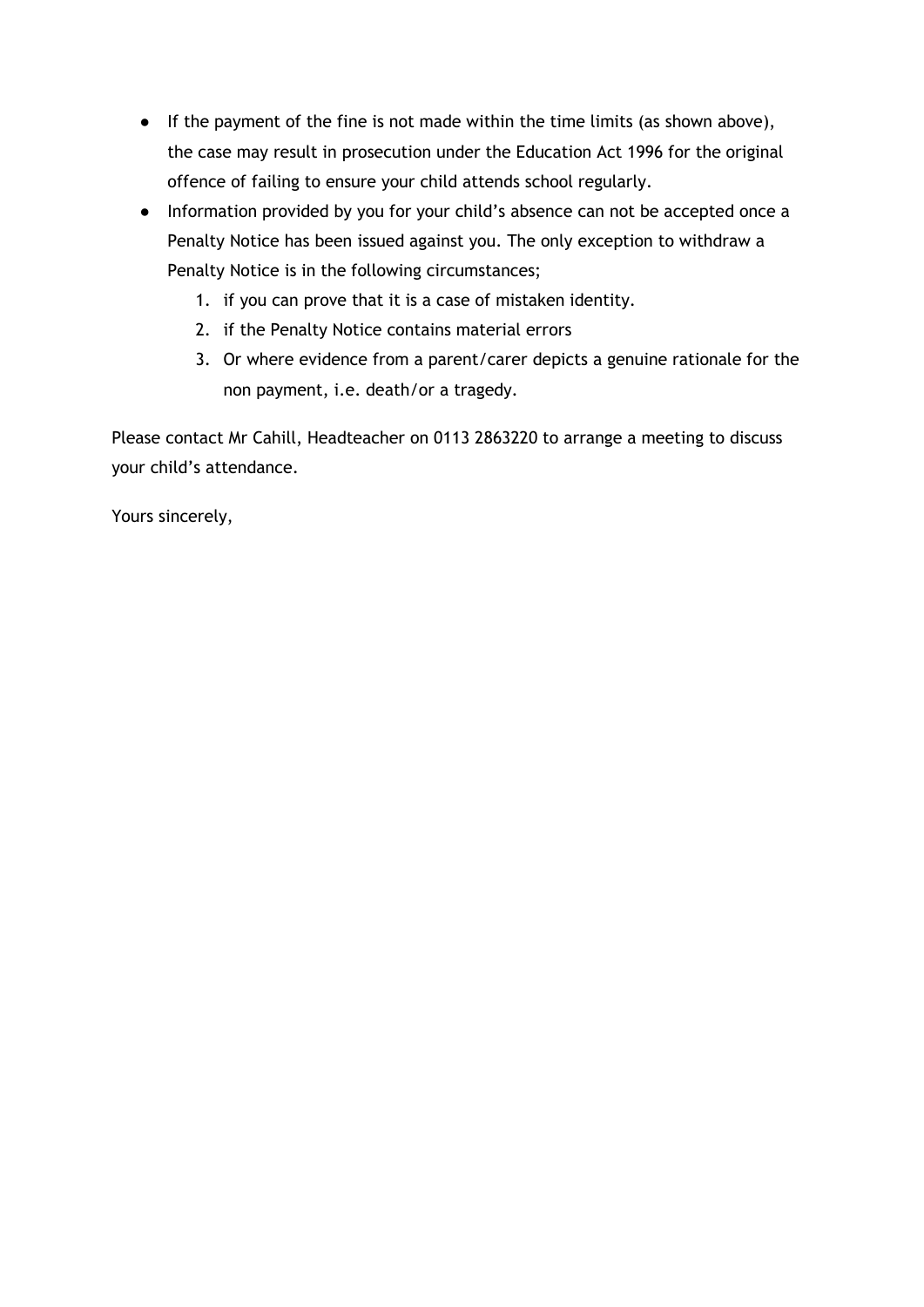## <span id="page-9-0"></span>**2 Fine letter - If 10 days of absence have occurred since warning letter**

Dear < Insert parent/carer name(s)>

# **Re: School Attendance Penalty Notice Warning Letter <child forename> <surname> >dob> (must be shown)**

Swillington Primary School has attempted to contact you regarding the attendance of **<child forename>** to ensure their attendance improves. We regret their attendance has not improved and as such we may apply to the Local Authority to issue a penalty notice under the Anti-Social Behaviour Act 2003

Due to <forename> who is a registered pupil at Swillington Primary School and his/her level of unauthorised absence you may be liable to incur a Penalty Notice issued by the Local Authority.

Please contact Mr Cahill, Headteacher on 0113 2863220 to arrange a meeting to discuss your child's attendance.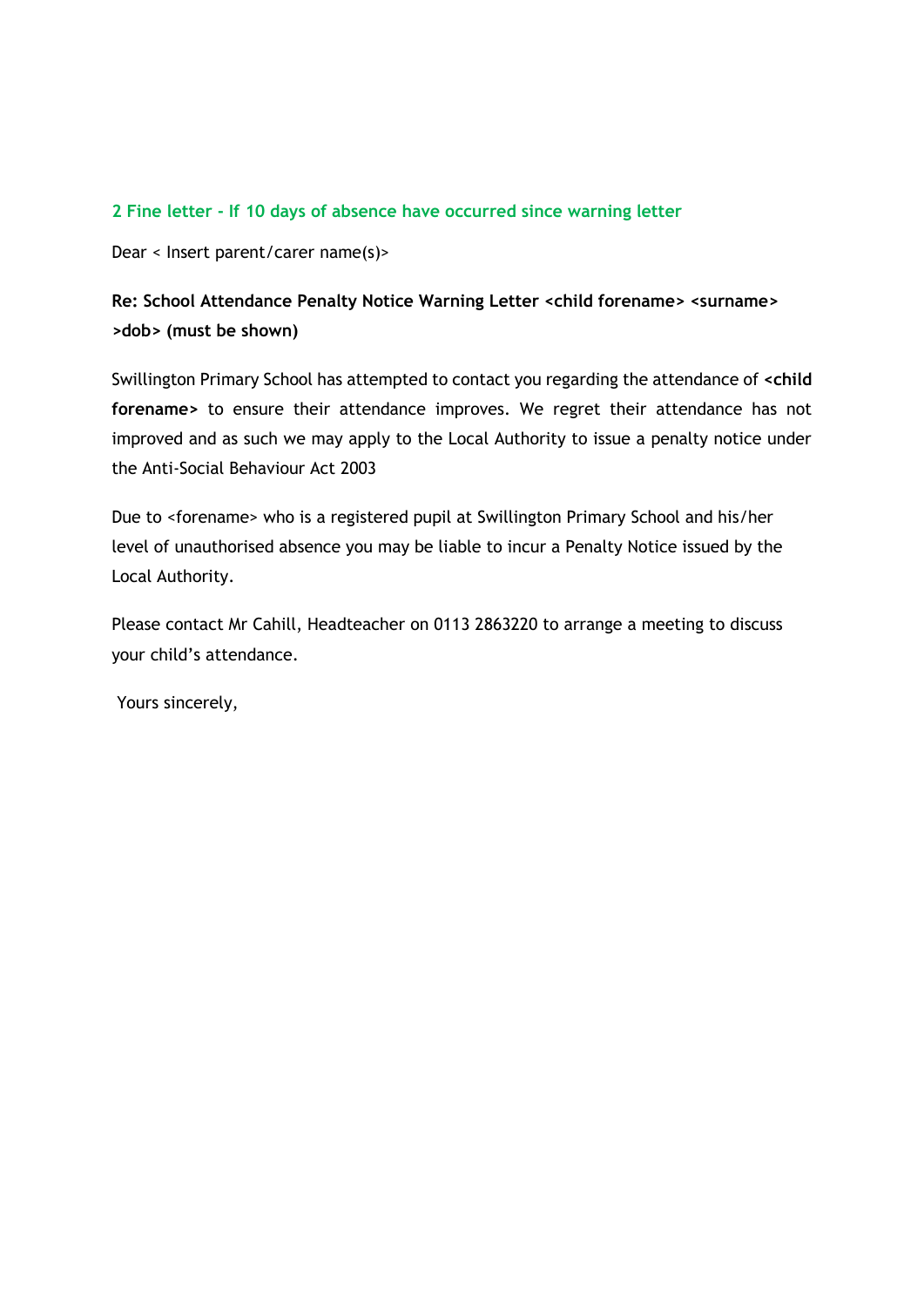### <span id="page-10-0"></span>**3 - SLT letter - Attendance concern**

Dear <<Parent First Name>>

#### **Re: School Attendance Concern – << Full Name of child>>**

In order for students to access the best possible education, a high level of attendance is essential. <<First Name>> attendance has now reached << attendance>>. This would be equivalent to missing << days of school>> of education whilst at Primary school.

I would like to remind you of the home school agreement you signed when we met with you in your home. Our commitment to you has always been to do the best for << First Name>>. For this to happen we need you to ensure Isaiah's attendance improves in order he can access what Swillington Primary School has to offer and make good progress at school.

Swillington Primary School is committed to providing a full and efficient education to all. We encourage our students to strive for excellence. For a student to reach their full educational achievement, a high level of attendance and punctuality is essential.

I hope that this letter will prompt renewed action from yourself as you really can make a difference to ensure << First Name>> attendance improves.

*"Education is not preparation for life; education is life itself" (John Dewey) -* Thank you for your support.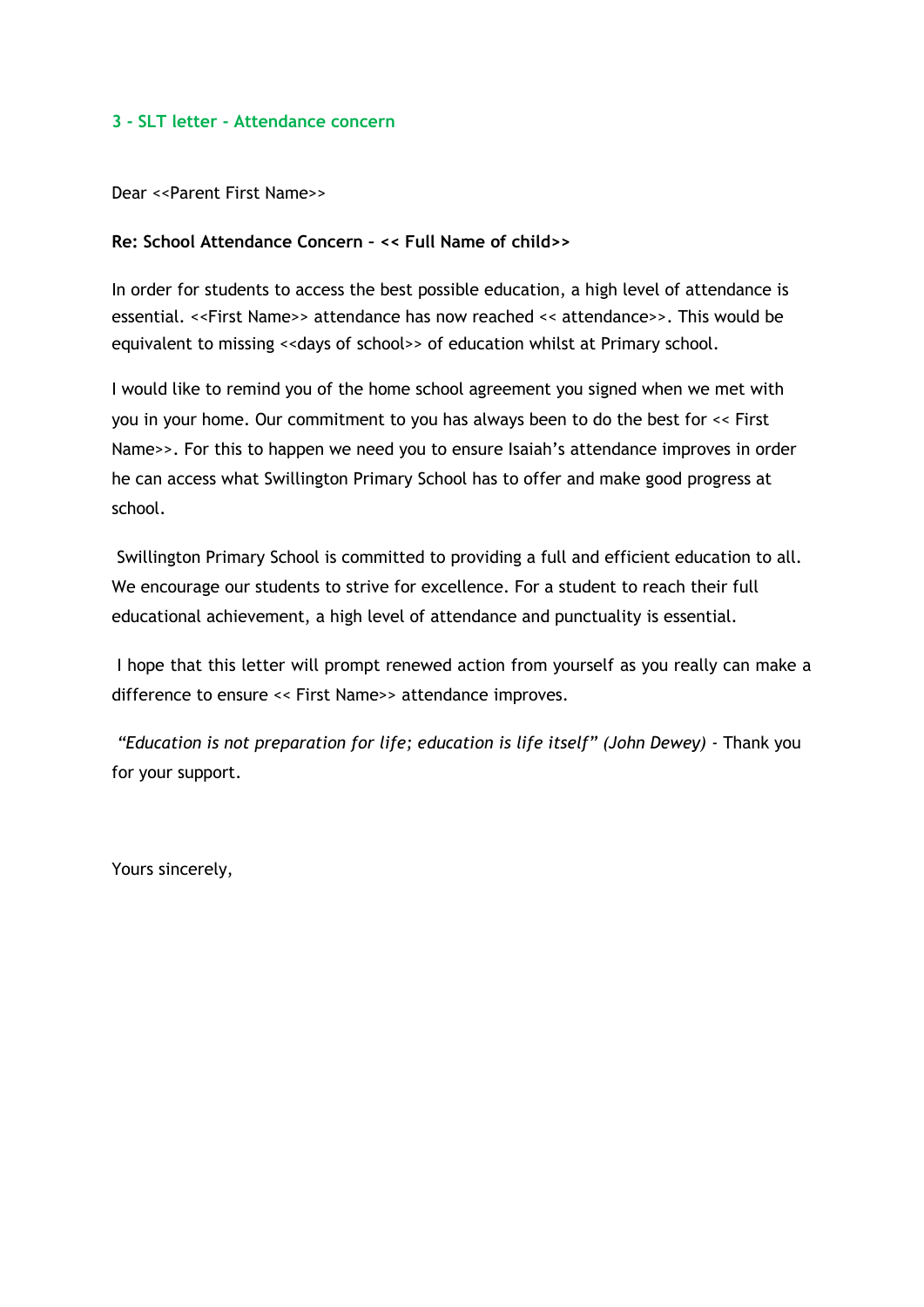## <span id="page-11-0"></span>**4 Fine letter - If unauthorised holiday has been taken**

Dear <<Parent First Name>>

## **Re: School Attendance Penalty Notice Warning Letter – <<Name of child>>**

Swillington Primary School is committed to providing a full and efficient education to all. We encourage our students to strive for excellence. For a student to reach their full educational achievement, a high level of attendance is essential.

The Anti-Social Behaviour Act 2003 is an additional sanction to address the problem of low level non school attendance. This sanction allows schools to apply to the Local Authority for a Penalty Notice and entitles schools to write a warning letter to you regarding your child's absence from school.

I need to make you aware that should you take your child out of school during term time and without the School's permission, you may be liable to incur a Penalty Notice, which will be applied for by school and issued by the Local Authority.

- The Penalty Notice fine cost is £60 per parent per child if paid within 21 days (this includes weekends) or subsequent £120 per parent per child if paid within 28 days (the 28 day count starts from the date issued as shown on your invoice).
- If the payment of the fine is not made within the time limits (as shown above), the case may result in prosecution under the Education Act 1996 for the original offence of failing to ensure your child attends school regularly.
- Please note if your child is taken out of school during term time without permission, your child's registered school place may be terminated and you will have to re-apply for another school place on your return.

I strongly advise you to reconsider taking your child out of school during term time and would ask you to consider the potential consequences of the interruption of their education as well as those pertaining to his/her school place.

If you wish to discuss this matter further, or are experiencing any difficulties in relation to «Legal Forename»'s attendance at Swillington Primary School, please do not hesitate to contact me at School.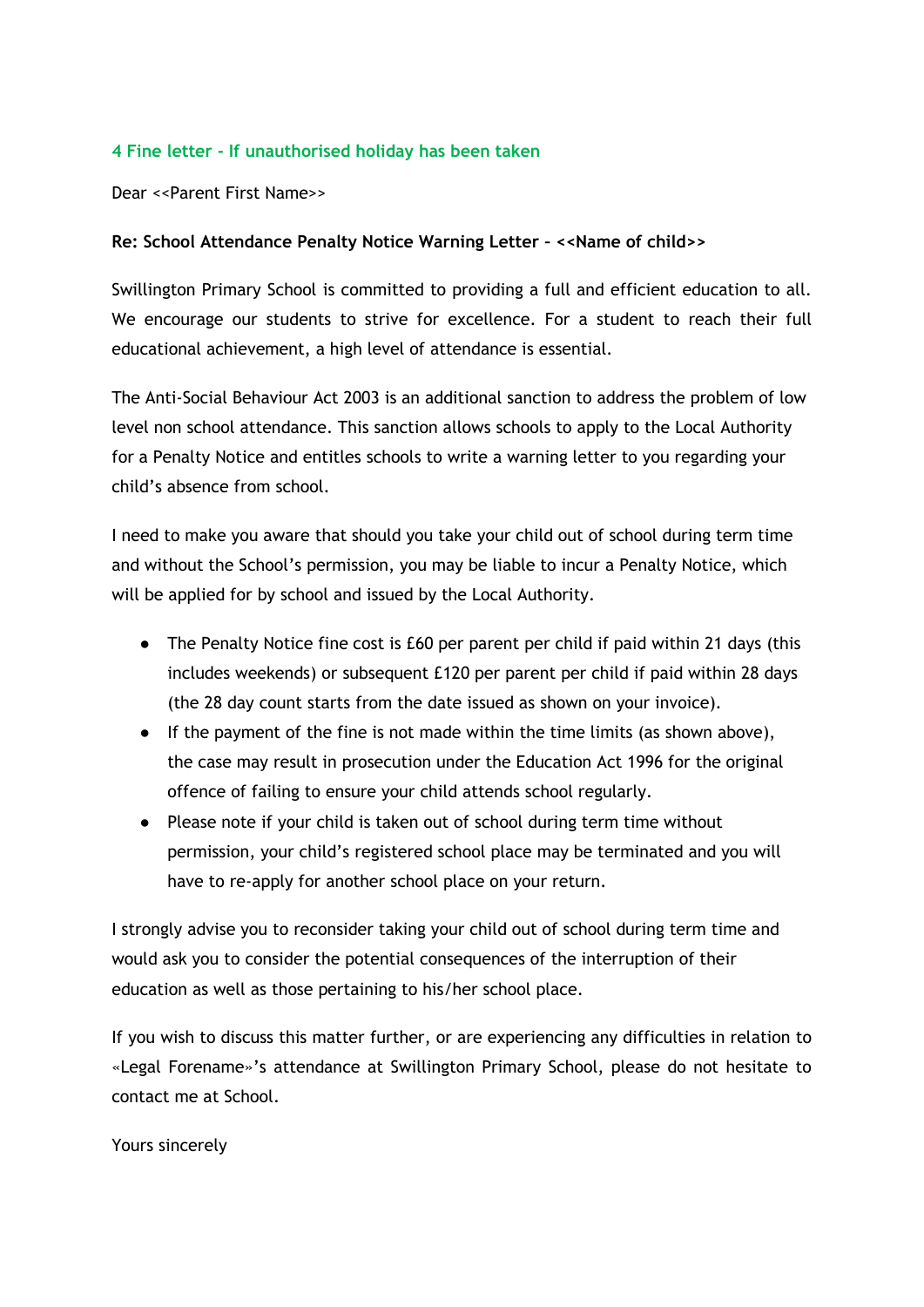## <span id="page-12-0"></span>**5 - SLT punctuality letter**

Dear <<Parent First Name>>

## **Re: School Punctuality Concern – <<Name of child>>**

In order for students to access the best possible education, a high level of attendance is essential. <<Name of child>>'s punctuality has now reached <<Percentage>>%. Meaning they have only been on time <<Percentage>>% of the time to school. This would be equivalent to arriving late for <<XX days (XX terms)>> of education whilst at Primary school.

I would like to remind you of the home school agreement you signed when we met with you in your home. Our commitment to you has always been to do the best for <<Name of child>>. For this to happen we need you to ensure <<Name of child>>'s punctuality improves in order they can access what Swillington Primary School has to offer and make good progress at school.

We encourage our students to strive for excellence. For a student to reach their full educational achievement, a high level of attendance and punctuality is essential.

I hope that this letter will prompt renewed action from yourself as you really can make a difference. "Education is everything to our children's future"~ Barack Obama

Please make sure your child arrives on time to school before 8:55am so they don't miss out on their learning.

Thank you for your support.